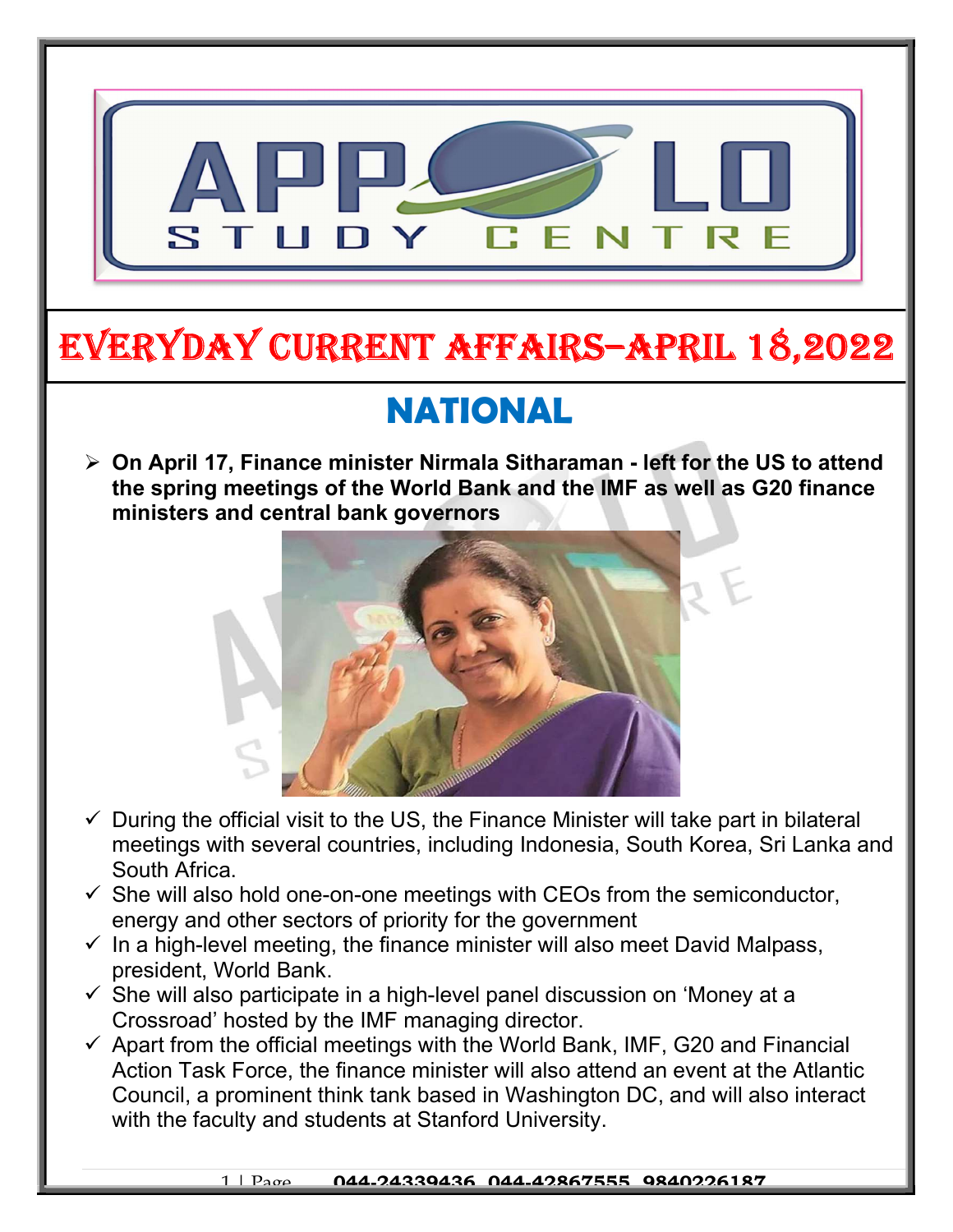### INTERNATIONAL

- $\triangleright$  On April 17, a Sri Lankan government delegation is headed to the US to engage with the IMF to secure a \$4 billion package
- $\checkmark$  Sri Lanka is desperately trying to salvage the country's struggling economy facing a forex crisis.
- $\checkmark$  The delegation led by newly-appointed finance minister Ali Sabry will hold talks with the International Monetary Fund (IMF) between April 19 and April 24.



- $\checkmark$  According to Sabry, Sri Lanka is seeking a bail-out package of \$4 billion from IMF, having earlier resisted calls to seek a facility from the global lender
- $\checkmark$  The visit is taking place after the finance ministry said it is suspending repayments of foreign debt, including bonds and government-to-government borrowing, pending the completion of a loan restructuring programme with IMF.
- $\checkmark$  Sri Lanka had to meet \$7 billion of debt payments this year.
- $\checkmark$  This was the first debt default by Sri Lanka since 1948.
- $\checkmark$  The nation's 22 million people are facing 12-hour power cuts, and a scarcity of food, fuel and other essential items such as medicines.

#### CONFERENCES & SUMMITS

 G. Asok Kumar, Director General, National Mission for Clean Ganga (NMCG) - participated in the Singapore International Water Week, Water Convention 2022 through video conferencing



2 | Page 044-24339436, 044-42867555, 9840226187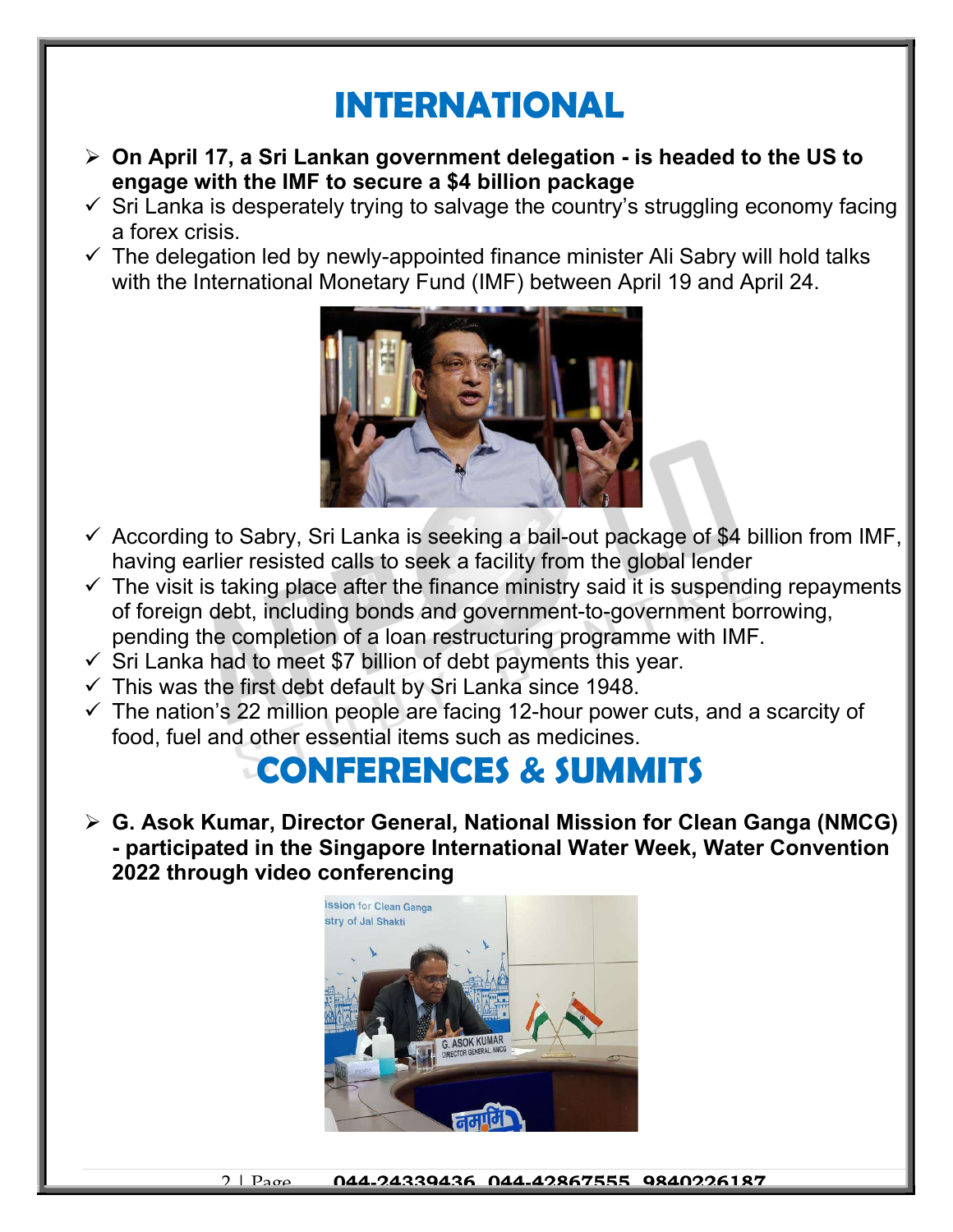- $\checkmark$  During the event, he gave a presentation on 'Status of Wastewater Generation, Treatment and Management in India: Success Through NMCG Initiatives.'
- $\checkmark$  Also, an overview of the Namami Gange programme was also given by the Director-General in the event
- $\checkmark$  He also spoke in the Hot Issue Workshop hosted by NMCG on 17th April on 'Sustainable Wastewater Management in Developing Countries: An Innovative Indian Approach in River Rejuvenation' under theme 3 of the Water Convention.
- $\checkmark$  The Singapore International Water Week (SIWW) 2022 is being held from 17<sup>th</sup> April to 21<sup>st</sup> April 2022 at the Sands Expo & Convention Centre, Marina Bay Sands, Singapore.
- $\checkmark$  It is one of Asia's leading international water events and brings together experts, leaders, and practitioners from governments, industries, and academia to develop and share innovative solutions regarding global urban water challenges.

#### **OBITUARY**

 $\triangleright$  N Sankar, Chairman of the Sanmar Group (76 years)



- $\checkmark$  Veteran industrialist and chairman of the Sanmar Group N Sankar died on April 17
- $\checkmark$  Sankar had been instrumental for the success of the Rs. 12,500 crore Chennaiheadquartered Sanmar Group for nearly five decades.
- $\checkmark$  Sankar had joined Chemplast on May 4, 1967 as a trainee when his late father KS Narayanan had been promoter and director.
- $\checkmark$  Before being appointed chairman emeritus of Chemplast Sanmar this January, he was on the board of the Chemplast Sanmar Ltd, a flagship of the Sanmar Group, from 1975 to 2004
- $\checkmark$  He served as the chairman of the company from July 1998 to July 2004.
- $\checkmark$  Before that, he served as the Vice Chairman and Managing Director of the company
- $\checkmark$  From 2004 till August 2020 he was chairman of the Sanmar Group corporate board, an advisory board of the Sanmar Group.
- $\checkmark$  Sankar has held office in several public bodies representing trade and industry, including president of Assocham (1991-92), Chairman of Indo-US Joint Business Council (1998-99), Chairman of Madras Chamber of Commerce and Industry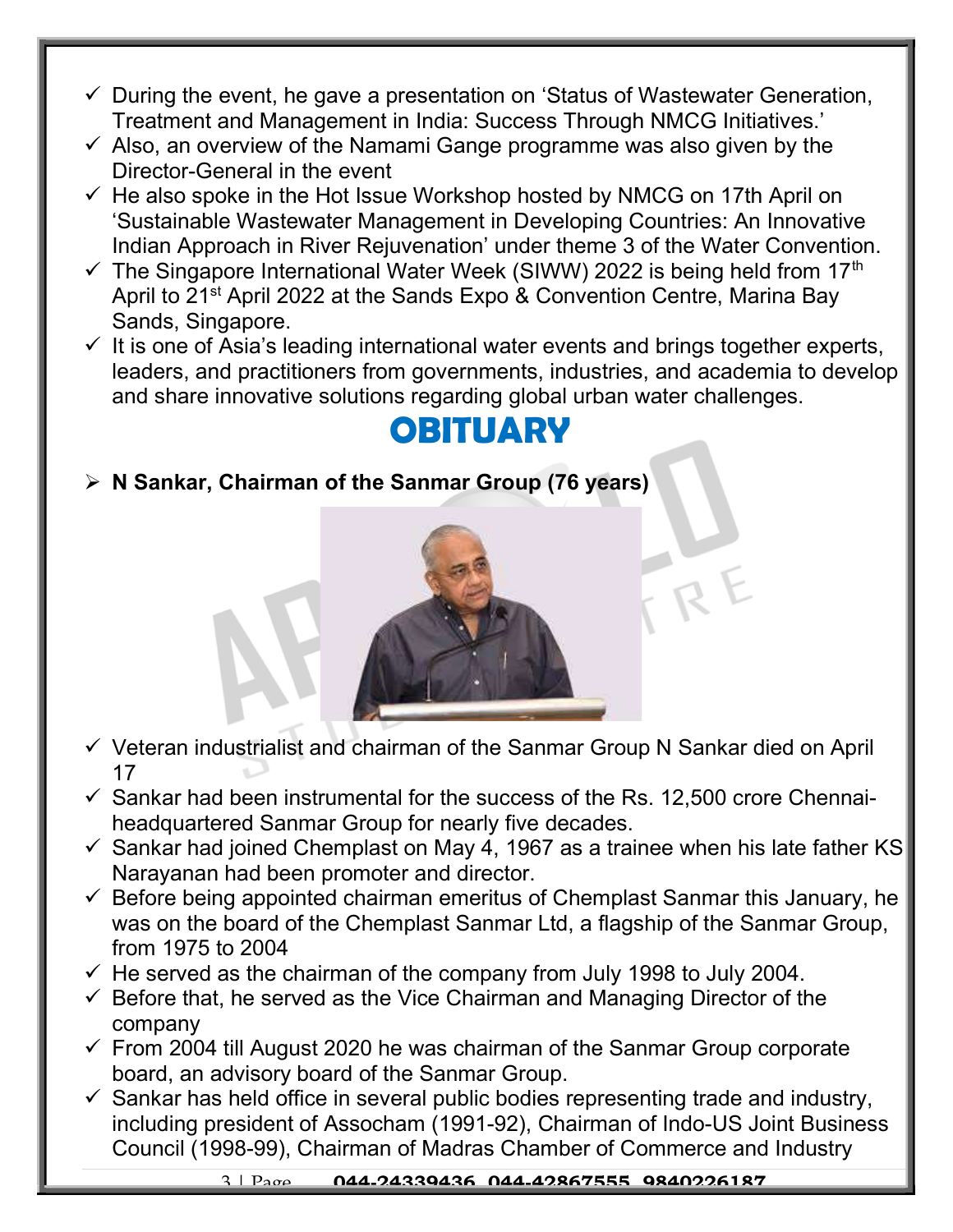(1986-87) and President of Madras Management Association (1981-87) among others.

- $\checkmark$  Sankar was on the Board of NOCIL, Mumbai, and the India Advisory Board of FLSmidth, Denmark.
- $\checkmark$  He was a member of the Management Boards of the Childs Trust and a member of the Board of Governors of the Indian Institute of Management Kozhikode.
- $\checkmark$  Sankar had supported healthcare institutions such as Cancer Institute, Sankara Nethralaya, and Voluntary Health Services.
- $\checkmark$  He had been involved in educational and charitable organisations like Sri Sankara Schools, Chennai, Chennai Heritage and served as the Chairman of the Chennai Willingdon Corporate Foundation
- $\checkmark$  Sankar has been the Vice President of the All India Tennis Association and President of the Tamil Nadu Cricket and Tennis Associations and also of Madras Cricket Club.
- $\checkmark$  The Sanmar family runs two cricket clubs -- Jolly Rovers and the Alwarpet Cricket Club.
- $\checkmark$  A tennis champion at the university-level, Sankar had promoted the game by sponsoring it for the last 40 years.
- $\checkmark$  Sankar has been the Honorary Consul General for Denmark in South India from 1989 to 2017 and has been awarded the 'Knight of the Order of the Dannebrog, First Class' by the Danish Government in recognition of his services.
- $\checkmark$  Sanmar group was an early entrant in the business of life insurance through AMP of Australia.
- $\checkmark$  It set up a JV with Dragoco of Germany to make fragrances and flavours.
- $\checkmark$  The Sanmar Group has presence in India, United States of America, Mexico, and Egypt, operating in the core areas of chemicals, shipping, metals and engineering
- $\checkmark$  A graduate in Chemical Engineering from the AC College of Technology, University of Madras, Sankar obtained his Masters degree from the Illinois Institute of Technology, Chicago.
- Vishwa Deenadayalan, 18-year-old Table Tennis player from Tamil Nadu passed away in a road accident in Ri-Bhoi district, Meghalaya on April 17.

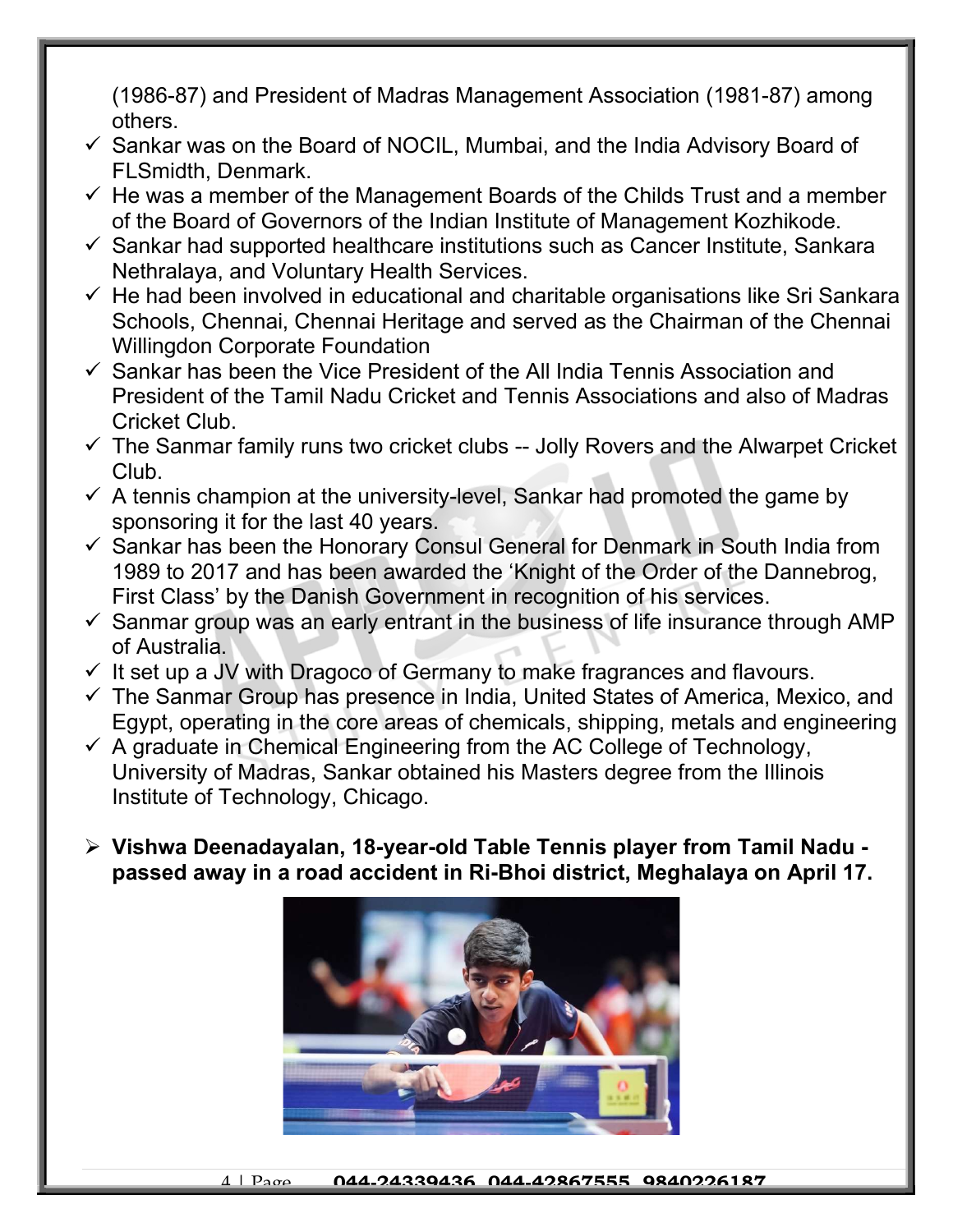- $\checkmark$  Vishwa was travelling from Guwahati airport to Shillong by road in a tourist taxi for the 83rd Senior National TT tournament when the accident happened.
- $\checkmark$  His teammates —-Ramesh Santosh Kumar, Abinash Prasannaji Srinivasan and Kishore Kumar — suffered severe injuries but are currently stable.
- $\checkmark$  The teenagers had won several junior, sub-junior and cadet titles in the country and abroad.
- $\checkmark$  Conveying his grief to Vishwa's parents, Chief Minister M K Stalin announced a solatium of Rs.10 lakh out of Chief Minister's Relief Fund to the young players' family.
- $\checkmark$  Prime Minister Narendra Modi also condoled the death of the player
- $\checkmark$  Vishwa had won the U-19 boys' singles crown at the National-ranking event in Dehradun in January.

#### SPORTS

 $\triangleright$  Haryana - were crowned champions of the 12th Senior Men's National Hockey Championship in Bhopal on April 17.



- $\checkmark$  Haryana defeated Tamil Nadu 3-1 in the shootout after the final ended 1-1 in regulation time.
- $\checkmark$  This is the first time since 2011 Haryana has emerged as champions in the National Championships
- $\checkmark$  Karnataka prevailed over Maharashtra in the third/fourth place classification match.
- $\triangleright$  Ramesh Powar will continue as the head coach of the India women's cricket team as he has a year left in his contract.
- $\checkmark$  Powar, who took over last the head coach of the senior women's team for the 2nd time in May last year, was handed a two year contract.
- $\checkmark$  Under his tenure, India failed to qualify for the semi-finals of the 2022 ICC Women's ODI World Cup in New Zealand after managing to win just three of their seven matches while losing the remaining.
- $\checkmark$  The Mithali Raj-led side finished fifth in the eight-team event.